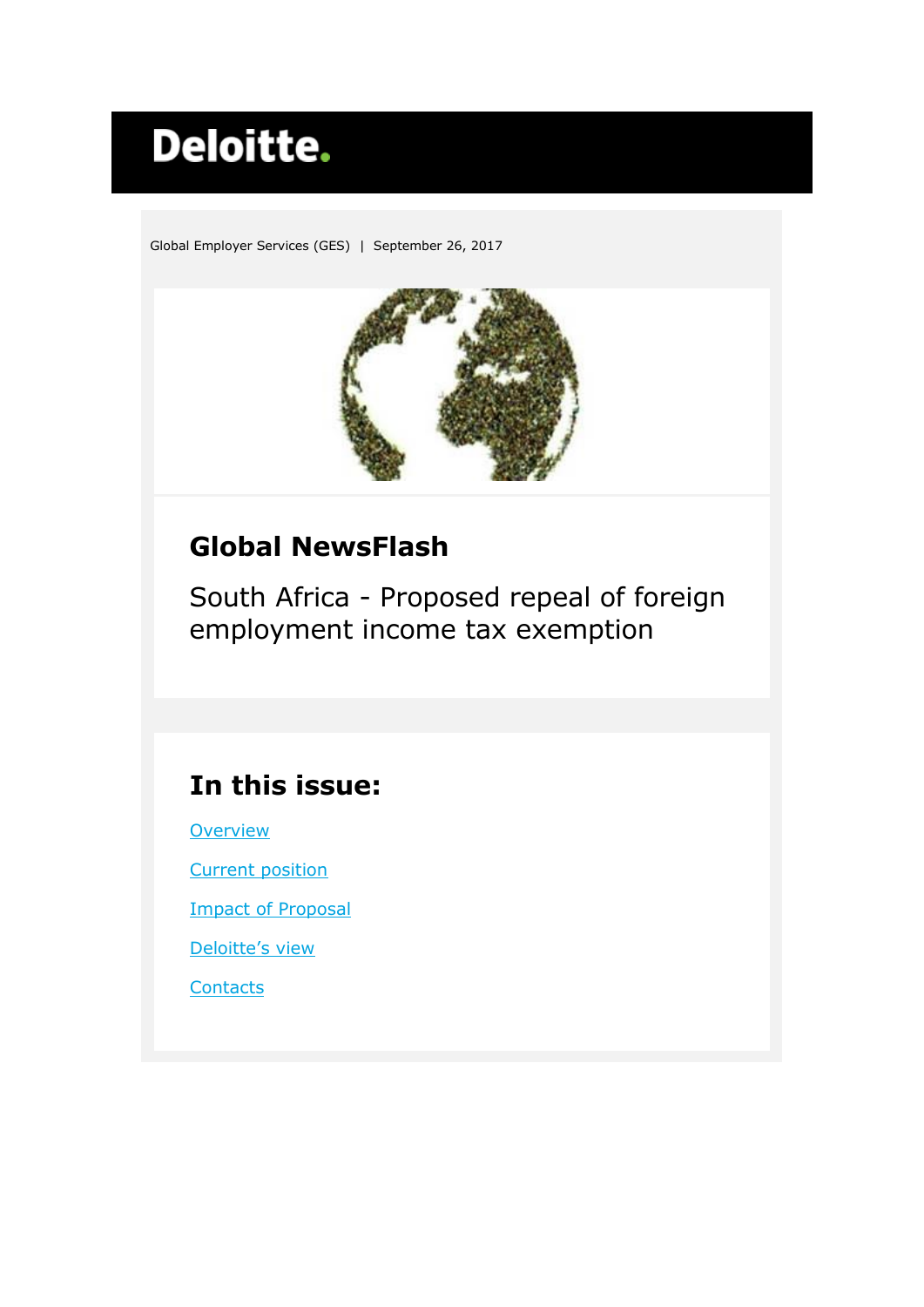## <span id="page-1-0"></span>**Overview**

In terms of the **Draft Taxation Laws Amendment Bill**, dated 19 July 2017, National Treasury proposed that section 10(1)(o)(ii) of the **Income Tax Act**, No. 58 of 1962 be repealed effective 1 March 2019.

The main reason given for this proposal is to curb situations of double nontaxation – being situations in which an individual's employment income is not subject to tax in either South Africa (SA) or in the foreign country where the services are rendered.

Subsequently, extensive representations have been made to National Treasury by interested parties outlining their concerns regarding the impact of a repeal of section 10(1)(o)(ii).

During a meeting of Parliament's Standing Committee for Finance held on 15 September 2017, National Treasury suggested certain changes to their original proposal, namely:

- Section  $10(1)(o)(ii)$  will no longer be repealed in totality;
- But, the first ZAR1 million of foreign remuneration will remain exempt from tax in SA if the individual meets the requirements of section 10(1)(o)(ii) in relation to that remuneration; and
- The effective date of this change will be extended to 01 March 2020.

#### <span id="page-1-1"></span>**Current position - section 10(1)(o)(ii)**

SA tax residents are taxable on their worldwide income. However, remuneration earned for services rendered outside SA is exempt from SA tax if an employee spent more than 183 full days (including a continuous period of more than 60 full days) outside SA in any 12-month period during which those services were rendered outside SA.

In the event that a resident employee does not meet the requirements of the exemption, they remain taxable in SA on their worldwide remuneration, but, in terms of section 6*quat* of the Income Tax Act, a rebate (foreign tax credit) in respect of foreign taxes paid on income may be offset against the tax payable in SA (with certain restrictions).

#### <span id="page-1-2"></span>**The impact of the proposal**

If the proposed changes are implemented, where a SA resident individual earns remuneration of more than ZAR1 million as a result of services performed outside SA, the portion of the foreign remuneration above ZAR1 million will be included in the person's SA taxable income and taxed at the applicable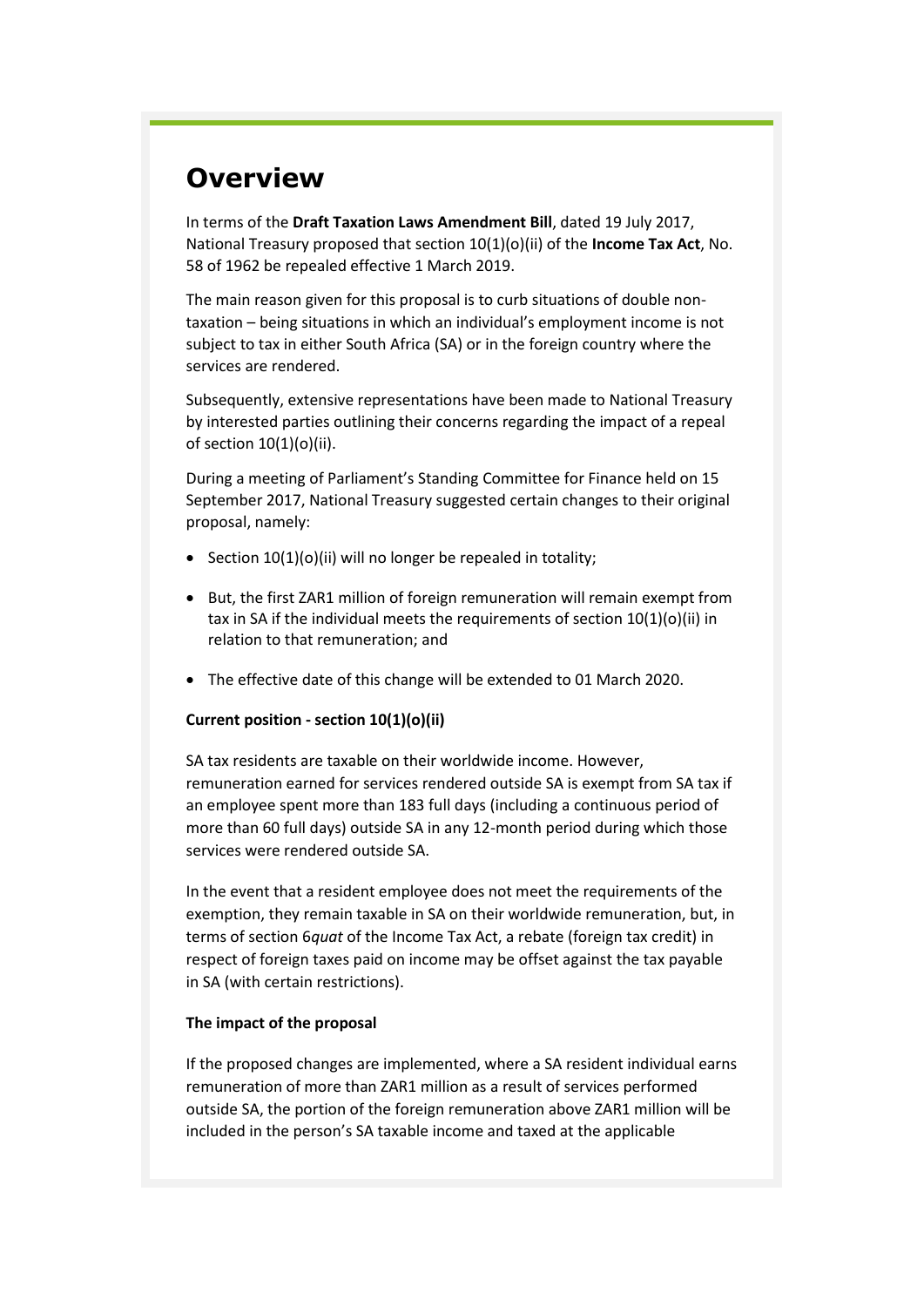personal income tax rate even if they comply with the requirements of section 10(1)(o)(ii).

This may lead to an increased SA tax liability for that individual, to the extent that they have not paid tax on that remuneration in that foreign jurisdiction.

In addition, where the employee is subject to employees' tax (PAYE) withholding on their remuneration both in SA (due to the impact of the amendment) and in the country where the services are rendered, there may be excessive withholding leading to cash-flow constraints. If so, a hardship directive would need to be obtained from SARS to request relief from SA PAYE to the extent that a rebate in respect of the foreign taxes paid on that remuneration is available.

From an employer perspective, the proposed change may increase costs where the employees are tax-equalized, (i.e. where tax is borne by the employer) as many employers relied on the exemption to cushion the equalization costs.

In addition, the Skills Development Levy and Unemployment Insurance Fund contributions will be due on the remuneration, which may have previously been exempt from taxation in SA.

#### [Back to top](#page-0-0)

### <span id="page-2-0"></span>**Deloitte's view**

The proposed changes may increase the cost of assignments and may impact the profitability of certain projects. Additional analysis would be required to ensure that the investment return on assignments remain within business imperatives.

Currently, delays are experienced for SARS to process and allow foreign tax credits. It is hoped that National Treasury's view that the tax credit system as administered by SARS will not be overwhelmed by the increased number of persons, who may need to claim foreign tax credits, will be proven correct in practice.